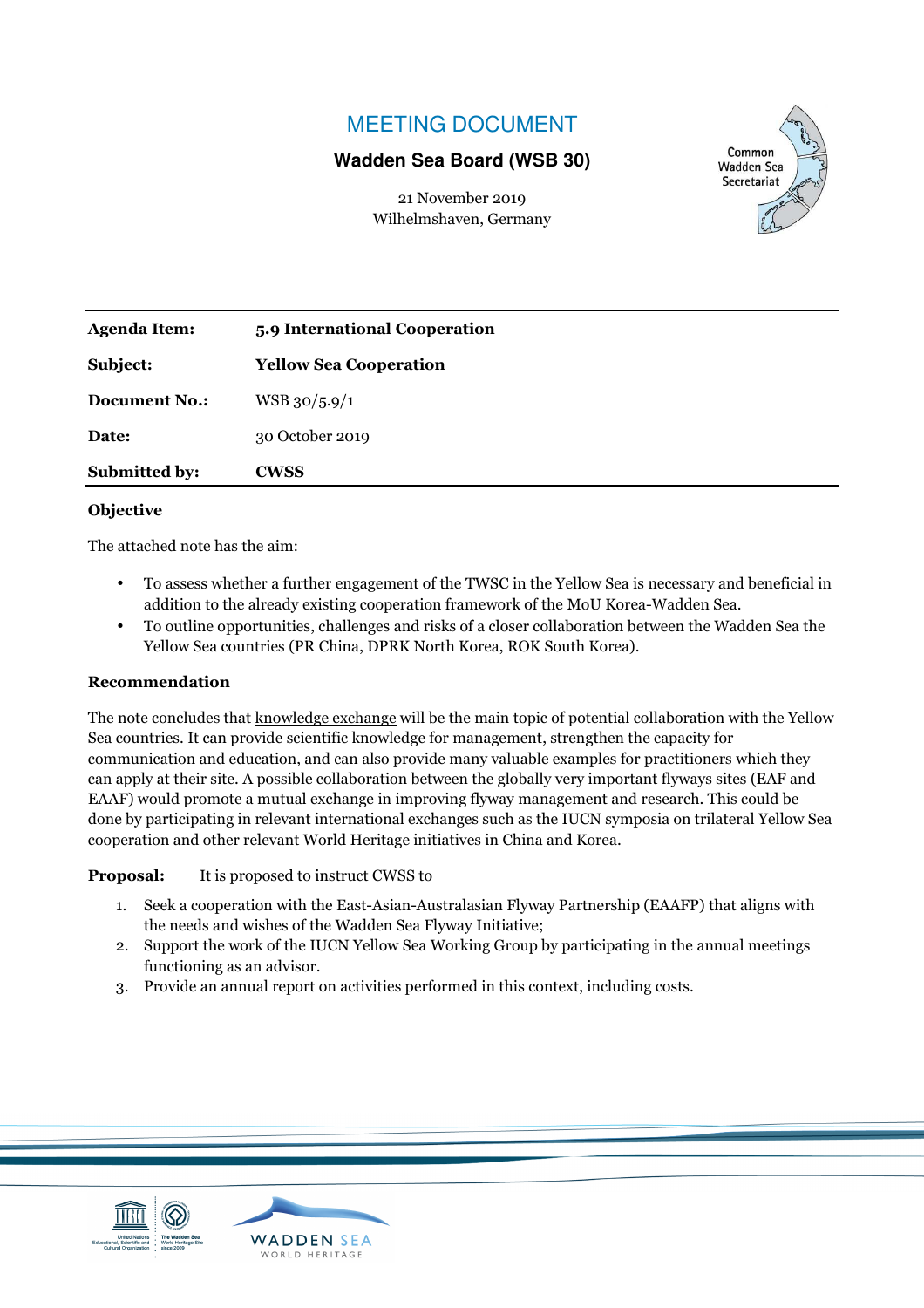# **Yellow Sea Cooperation**

### **1. Objective**

Taking into account the new developments in the Yellow Sea (World Heritage nomination processes in Korea and World Heritage inscription in China), the objective of this note is to assess whether a further engagement of the TWSC in the Yellow Sea is necessary and beneficial in addition to the already existing cooperation framework of the MoU Korea-Wadden Sea. The note also aims to outline opportunities, challenges and risks of a closer collaboration between the Wadden Sea the Yellow Sea countries (PR China, DPRK North Korea, ROK South Korea).

## **2. Background**

The Yellow Sea and Bohai Sea with its large tidal flat ecosystems is a mirror of the Wadden Sea with similar features and functions, most prominently its global importance for the East-Asian-Australasian Flyway (EAAF). It faces also similar challenges as the Wadden Sea when it comes to impacts from climate change and human development such as shipping, fisheries, tourism and coastal development.

Exchange with the Yellow Sea countries already exists over many years covering exchange of experiences in tidal flat management, monitoring, research and environmental education (e.g. EAAF-Partnership, scientific research on migratory birds).

With the aim to enhance this exchange, a Memorandum of Understanding (MoU) was signed between TWSC and the Korean Ministry of Ocean and Fisheries (MOF) in 2009. Since then, almost 240 experts have participated in the exchange which has involved in total over 2,100 persons at both sites (http://www.waddensea-secretariat.org/about-us/international-partnerships/cooperation-with-therepublic-of-korea).

Since 2014, Wadden Sea experts have also provided input to the work of the World Heritage Promotion Team of the Korean Tidal Flats in preparing a dossier for the nomination of the "Getbol - Korean Tidal Flat" which was finally submitted in January 2019 under the criteria viii, ix and x (same criteria as with the Wadden Sea). The field mission by IUCN was conducted October 2019, so that the WH Committee can take a decision on the nomination at its 44th meeting in 2020.

In parallel, China started with the preparation of World Heritage nomination of a number of coastal sites in the Yellow and Bohai Sea in 2017 with a total size of 730,000 ha (http://whc.unesco.org/en/tentativelists/6189/) and submitted a nomination dossier in 2018 for two of these sites (188,000 ha) with a suggestion of a second nomination phase of further 14 sites. The two sites were inscribed under criteria (x) by the World Heritage Committee in July 2019 with the request to prepare the nomination of further sites by 2022 (http://whc.unesco.org/en/list/1606). The WHC also requested China working with other States Parties in the Flyway in relation to the potential for future transboundary serial nominations, and/or extensions that more fully reflect the habitat needs and patterns of use of migratory birds across the wider Yellow Sea region.

Following the inscription, an international conference was held in Yancheng (28-30 September 2019) to discuss the next steps for the second phase of the nomination. The conference was attended by some 300 people, including about 50 international guests from RSPB, BirdLife, Wetlands International, IUCN and scientists (a keynote speech was given by Theunis Piersma). The conference underlined the importance of international cooperation in the Yellow Sea, including the Korean tidal flat areas, and addressed a number of issues such as the establishment of a centre for wetland and flyway research and potential further serial WH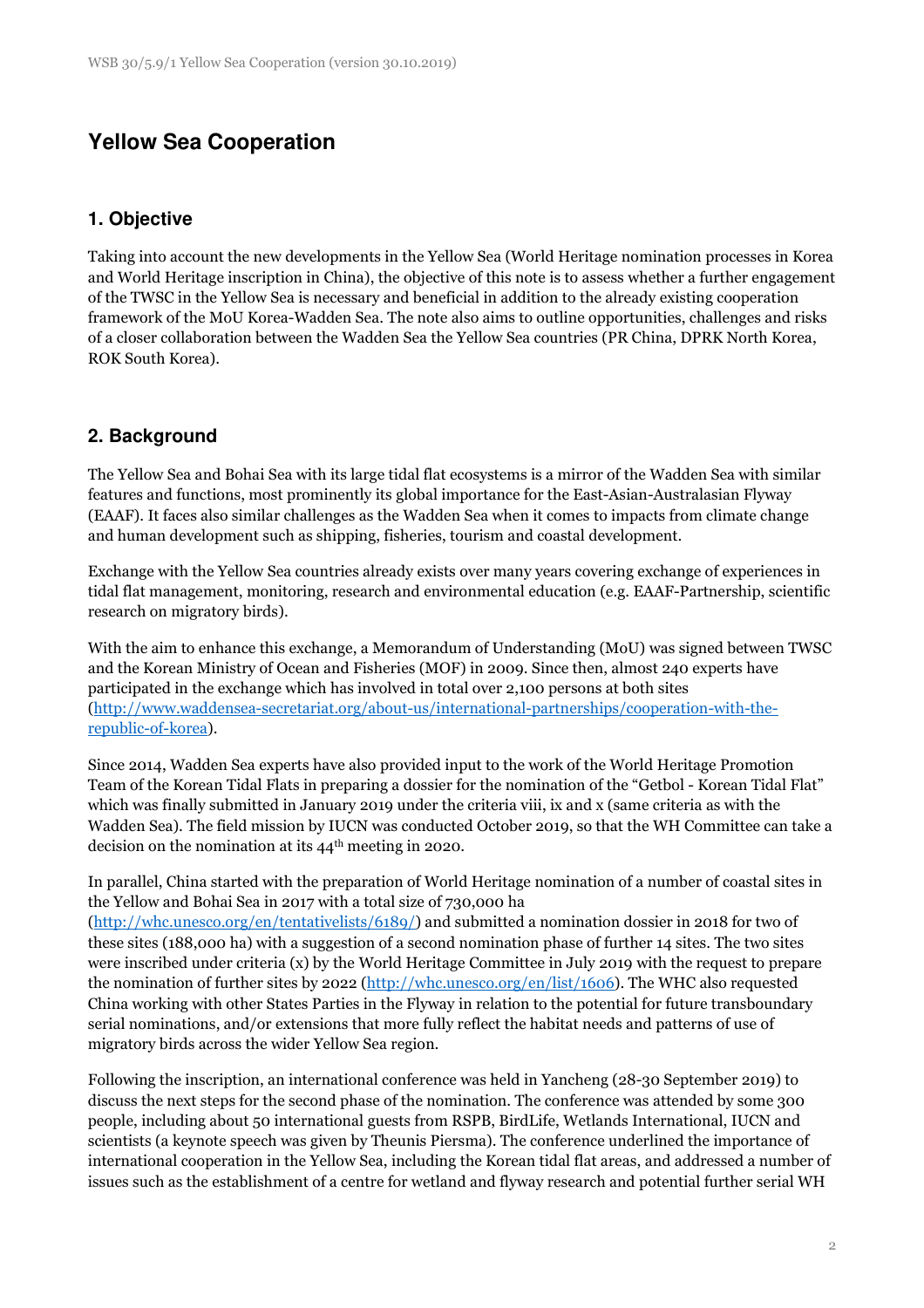nominations along the flyway (EAAF). CWSS was invited at very short notice and therefore could not participate.

IUCN is promoting the cooperation between China, North Korea and South Korea to implement the IUCN World Conservation Congress Resolution 26 considering improved transboundary cooperation across the Yellow Sea including a future trilateral World Heritage nomination of the intertidal zone of the Yellow Sea. (https://portals.iucn.org/library/sites/library/files/resrecfiles/WCC\_2016\_RES\_026\_EN.pdf). A Yellow Sea Trilateral Working Group has now been established by and under the chairmanship of the IUCN with representatives from the governments of the three states (PRC, DPRK, ROK) and representatives of NGOs such as the EAAFP. The former CWSS secretary is adviser to the group. It has met two times since its inauguration in December 2017.

Furthermore, international conferences were held in Yancheng (China) in 2016 and 2017 on the initiative of the regional government which initiated the nomination of the first phase of the above World Heritage inscription. The aim was to further the nomination internally in China, to obtain international support for the nomination and position China as the leading actor on this issue in the Yellow Sea context. CWSS was also invited to share the Wadden Sea knowledge and experiences in transnational collaboration but could not participate due to lacking resources, and therefore provided a 5-min video message to the 2017 conference.

A third meeting of the "Working Group on the Conservation of the Yellow Sea/West Sea Intertidal and Associated Coastal Wetlands" will be held from 11 – 13 November 2019 in Shinan, Korea, to which CWSS was invited by Shinan County.

Finally, it should be noted that CWSS was addressed by an official letter from the Korean Ministry (KOEM/MOF) in the framework of the MoU with Korea to support a study visit of a mixed delegation (about 20) from North- and South-Korean managers to the Wadden Sea in May 2020 (dates not yet confirmed). Further details were provided by the Korean organizers of the visit (KOEM, EcoHorizon) at a meeting on 1 July 2019 regarding objectives and indicative time schedule (10 days study visit, including 2-day workshop at CWSS), and finances (the costs for the study visit are fully covered by Korean organizations). In consultation with the states parties, CWSS will take the necessary steps to prepare the field visit (invitation, support programme preparation and overall organization).

## **3. Assessment**

Enormous progress has been made in the last decade to enhance protection of tidal flats and coastal sites in the Yellow Sea. In many cases, TWSC and Wadden Sea World Heritage has been referred to as an example for transnational cooperation and integrated management, inspired the initiatives and also actively contributed to furthering such initiatives <sup>1</sup> :

- South Korea: the number of MPAs has increased from 1 site in 1998 to 28 sites in 2019 covering an area of almost 1,800 km², and extended its monitoring programme (also using experiences from the TMAP).
- North Korea has designated two Ramsar areas in May 2018, as well as more than 40 Marine Resources Protected Areas and 15 Bird Protected Areas, and joint into the EAAFP in April 2018.
- China declared in 2018 to stop large scale land reclamation in the Yellow Sea.
- The EAAF Partnership and the Yellow Sea Large Marine Ecosystem project (YSLME) are the most prominent transnational cooperation platforms in the Yellow Sea.
- The World Heritage nominations of China and South Korea are modelled according to the Wadden Sea example and the need to establish also World Heritage properties in the Yellow Sea context and

<sup>&</sup>lt;sup>1</sup> To contribute to to international knowledge exchange and support other states parties is also an obligation from the World Heritage Convention, Article 7.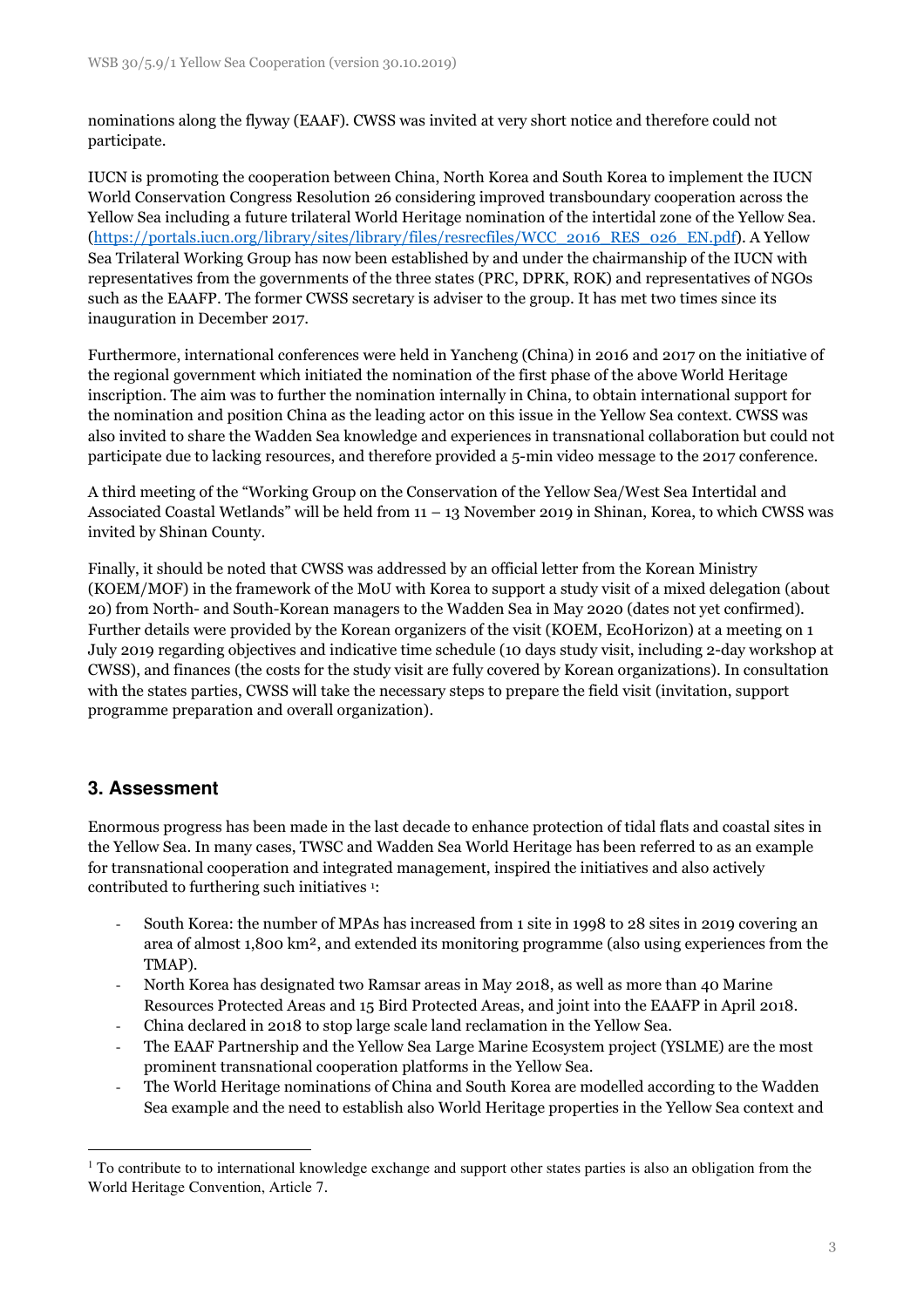on the EAAF which so far, contrary to the East Atlantic Flyway, did not have any World Heritage properties.

However, the situation in the Yellow Sea is still complex which makes it challenging developing a strategic approach how to cooperate with the countries, and requires a careful analysis of what the potential areas of collaboration are including the advantages, opportunities and potential risks of a future collaboration.

#### 3.1 Advantages:

- 1. Further development of the International profile of the Wadden Sea as a role model for transnational collaboration on tidal flat management and research.
- 2. Wadden Sea has benefitted from the international cooperation, for example the World Heritage inscription, which has provided broad support in terms of conservation and management and given it a profile from which all stakeholders have profited.

#### 3.2 Opportunities:

- 1. Enhanced recognition of the TWSC as being globally leading on tidal area conservation, management and transboundary cooperation from which the TWSC and the Wadden Sea will benefit on all levels, also in terms of access to international resources.
- 2. With the Yellow Sea and the Wadden Sea as World Heritage site, the protection of other important mudflat areas could be enhanced internationally, also by collaboration within the flyway, as done in the Wadden Sea Flyway Initiative and the MoU with the World Heritage Site Banc d'Arguin.
- 3. Protection and management of the East Atlantic Flyway cannot be seen separated from the status of other flyways, in particular the EAAF because they are part of the same global system. A closer collaboration will enhance the international profile of the Wadden Sea among States Parties, NGOs and site managers and contributes to a higher awareness for the protection of the, often neglected, intertidal mudflat areas.
- 4. The Wadden Sea will further benefit from international cooperation and profit from the knowledge, information and monitoring experience gained and vice versa, as done in the framework of the MoU with Korea (better understanding of the geophysical, biological and ecological processes governing a tidal areas which is also important in the context of the climate adaptation discussion).

3.3 Challenges and risks:

- 1. Cooperation should align with the Wadden Sea agenda to maximize the benefits for the cooperation, such as cooperation on the level of the flyways and the technical cooperation on overall tidal flat conservation, management and monitoring by participating in meetings and exchange programmes, not only for the government level but also on the level of NGOs.
- 2. There are political risks associated with a broader engagement in the Yellow Sea. As outlined above, the situation in the Yellow Sea is politically very complex and there are only few transnational platforms. Different political systems and also the issue of "competition" make it difficult to engage in further political cooperation beyond the already existing ones for the time being.

Therefore, knowledge exchange will be the main topic of potential collaboration with the Yellow Sea countries. It can provide scientific knowledge for management, strengthen the capacity for communication and education, and can also provide many valuable examples for practitioners which they can apply at their site. A possible collaboration between the globally very important flyways sites would promote a mutual exchange in improving flyway management and research. This could be done by participating in relevant international exchanges such as the IUCN symposia on trilateral Yellow Sea cooperation and other relevant World Heritage initiatives.

In summary, recognizing the political obligations and expectations and the benefits associated with collaboration with the cooperation's around the Yellow Sea, the cooperation, participation and engagement